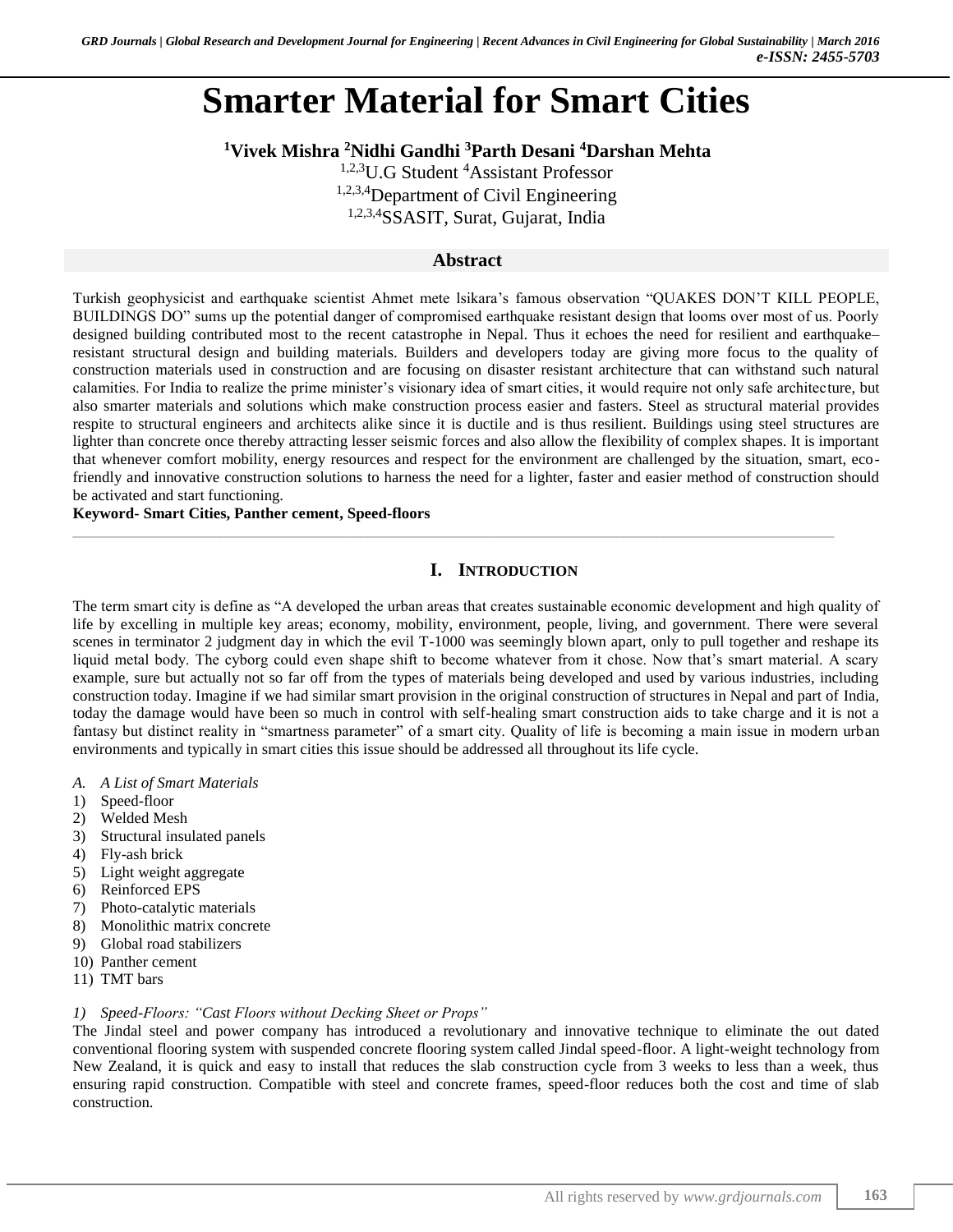

Fig. 1:



Fig. 2:

At the heart of the system is a roll-framed, galvanized steel joist that offers all the benefits of open-webbed truss system, easy enough to be manually handled into place, reducing crane age costs. This innovative technique has already been implemented in many projects including Medanta hospital, Gurgaon; GD Goneka School, Gurgaon; Philips innovation centre, Banglore; MAX Hypermart, Hyderabad and OP Jindal community college, Raigarh.

#### *2) Welded Mesh: "Readymade TMT Mesh which saves Time and Cost"*

The welded mesh is another highly efficient material that helps in faster's construction. It is processed steel product that consists of re-bars welded together to form a mesh. The use of readymade welded wire mesh at construction has made construction much faster due to elimination of various time-consuming activities such as cutting, marking, and spacing of bars and binding of wires to the bars.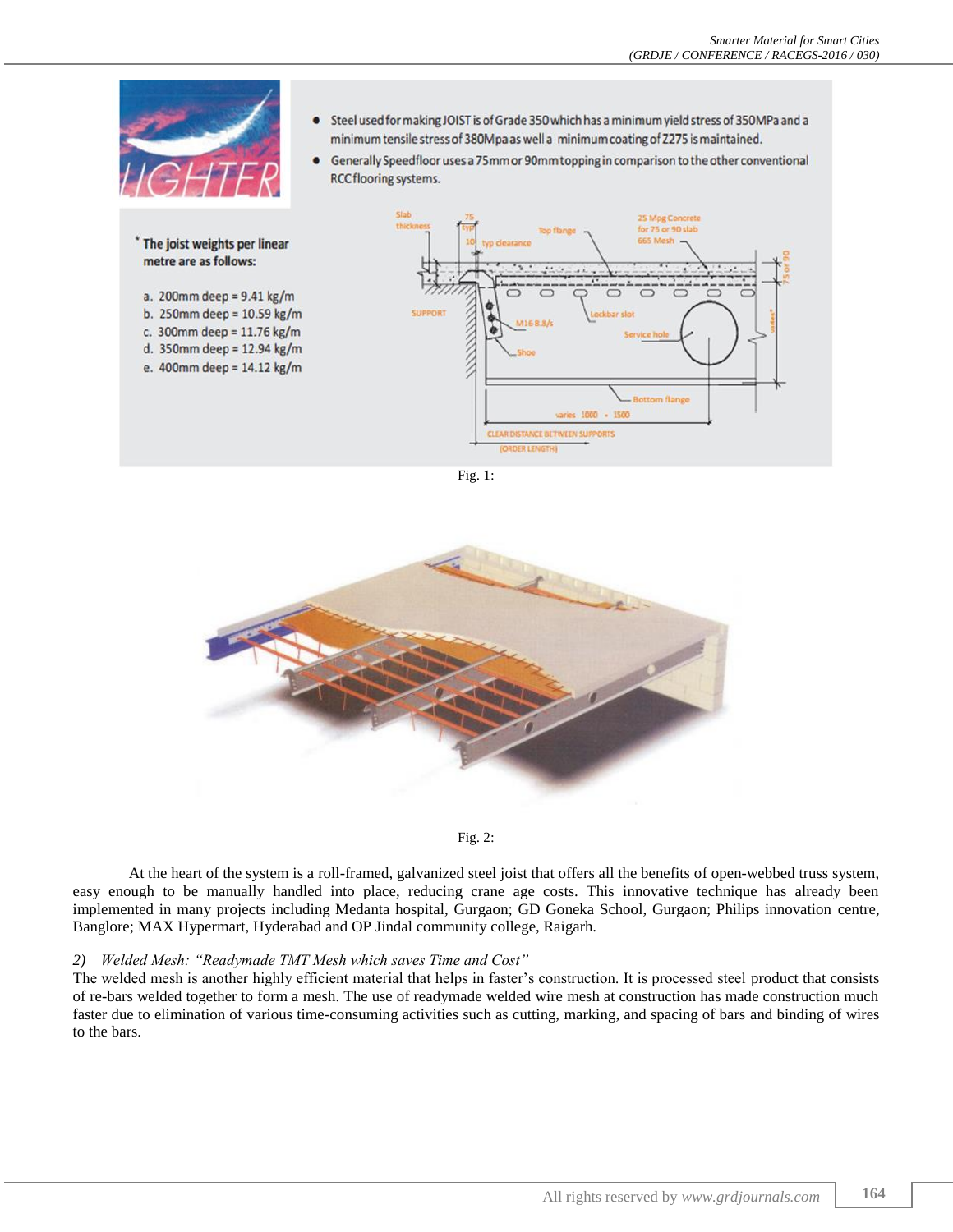

Fig. 3 & 4: Welded Mesh: "Readymade TMT Mesh which saves Time and Cost"

It is a ready to use, cost effective and less labor intensive technique ideal for construction of concrete roads and casting of slabs and retaining walls.

#### *3) Structural Insulated Panels: "Construct Homes without Constructing Them"*

This system will spawn a new age in India construction sector with pre-fabricated panels being shipped to site and being erected much faster than any system currently available. Made using technology from US, the components of the system include EPS core, LGS framing and MGO board, making it a complete structural unit in itself. With built-in-insulation and fast construction, these panels are ideal for high altitudes and mass housing.



Fig. 5 & 6: Structural insulated panels: "Construct homes without constructing them"

These are an improvement over the current light weight building systems and will prove to be a one shot solutions for pre-fabricated structure needs.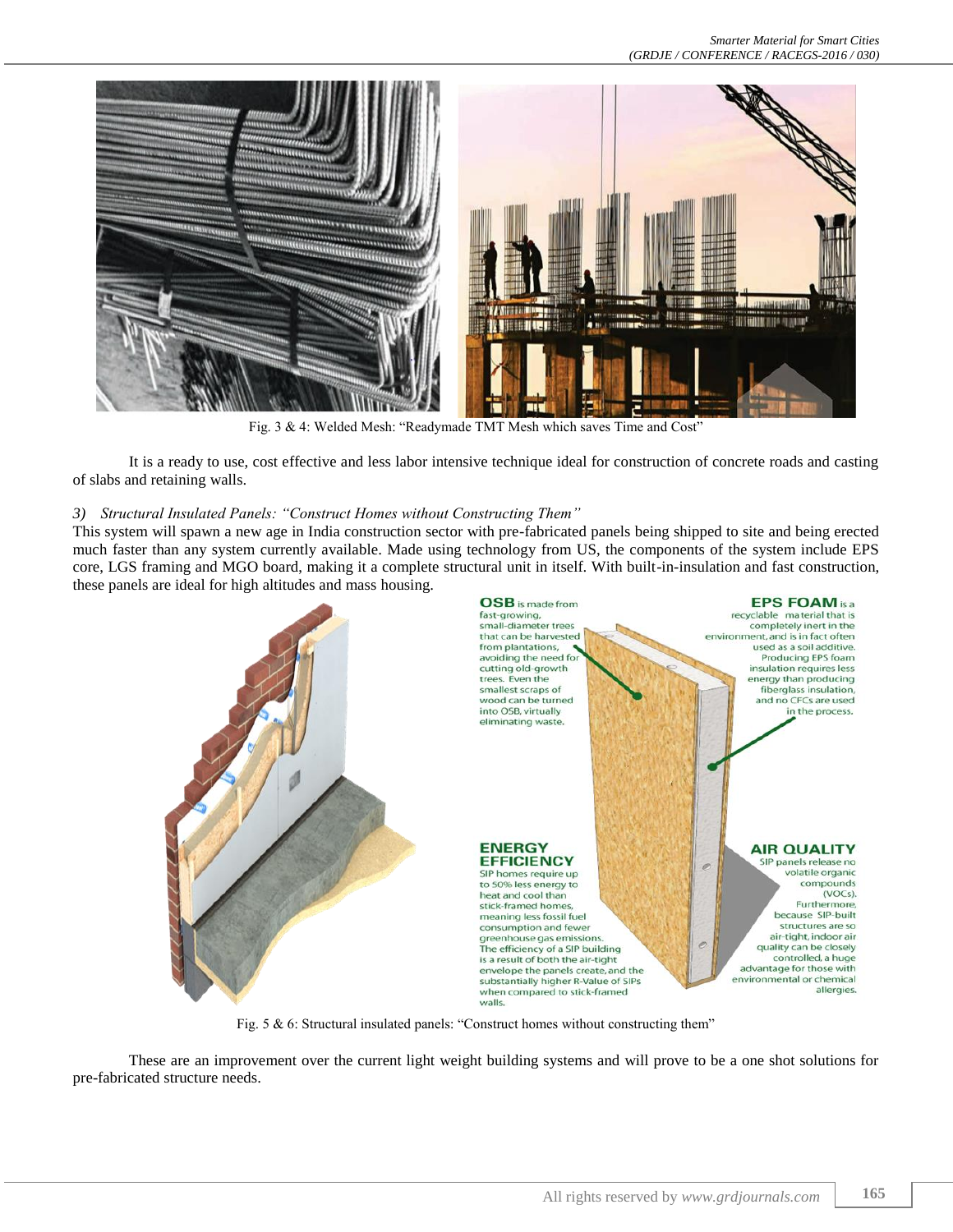*4) Reinforced EPS: "Thermally Efficient Construction"*

A renowned building technology from Schell, reinforced EPS is a smart construction technique to stay cool in summer and warm in winters without the need of additional insulation. Light and easy to install, the technology is 50% faster than traditional mode and helps in saving up to 30% electricity consumption through its supreme thermal efficiency. The technology can be used for (up to G+3), external wall cladding, non-load bearing partition walls, floors and roofs. EPS panels are used in construction of Industrial Township and Colonies, Mass Housing, Staff Quarters and Hostels.



Fig. 7 & 8: Reinforced EPS: "Thermally efficient construction"

## *5) Fly-Ash Brick: "High on Strength, High on Finish"*

The manufacturing of high-strength bricks made of fly-ash, a byproduct of power plants at Raigarh and Angul. With high strength and excellent finish, these bricks can be used in load bearing walls. Their supreme finish helps save construction time and cost in binding mortar and plaster. The company currently produces approximately 3Lakh bricks per day from its plants in Raigarh and Angul.



Fig. 9 & 10: Fly-ash brick: "High on strength, high on finish"

## *6) Light Weight Aggregate: "Aggregate That Is Clean, Green and Lean"*

Another fortifying product being rolled out is light weight aggregate, an eco-friendly aggregate that is up to 50% lighter than conventional aggregate. Lighter aggregate triggers lighter concrete, which in-turn brings down the weight of the building. Made entirely from fly-ash, its high strength combined with low density makes it ideal for use in structural concrete used in bridges and highways.



Fig. 11 & 12: Light weight aggregate: "Aggregate that is clean, green and lean"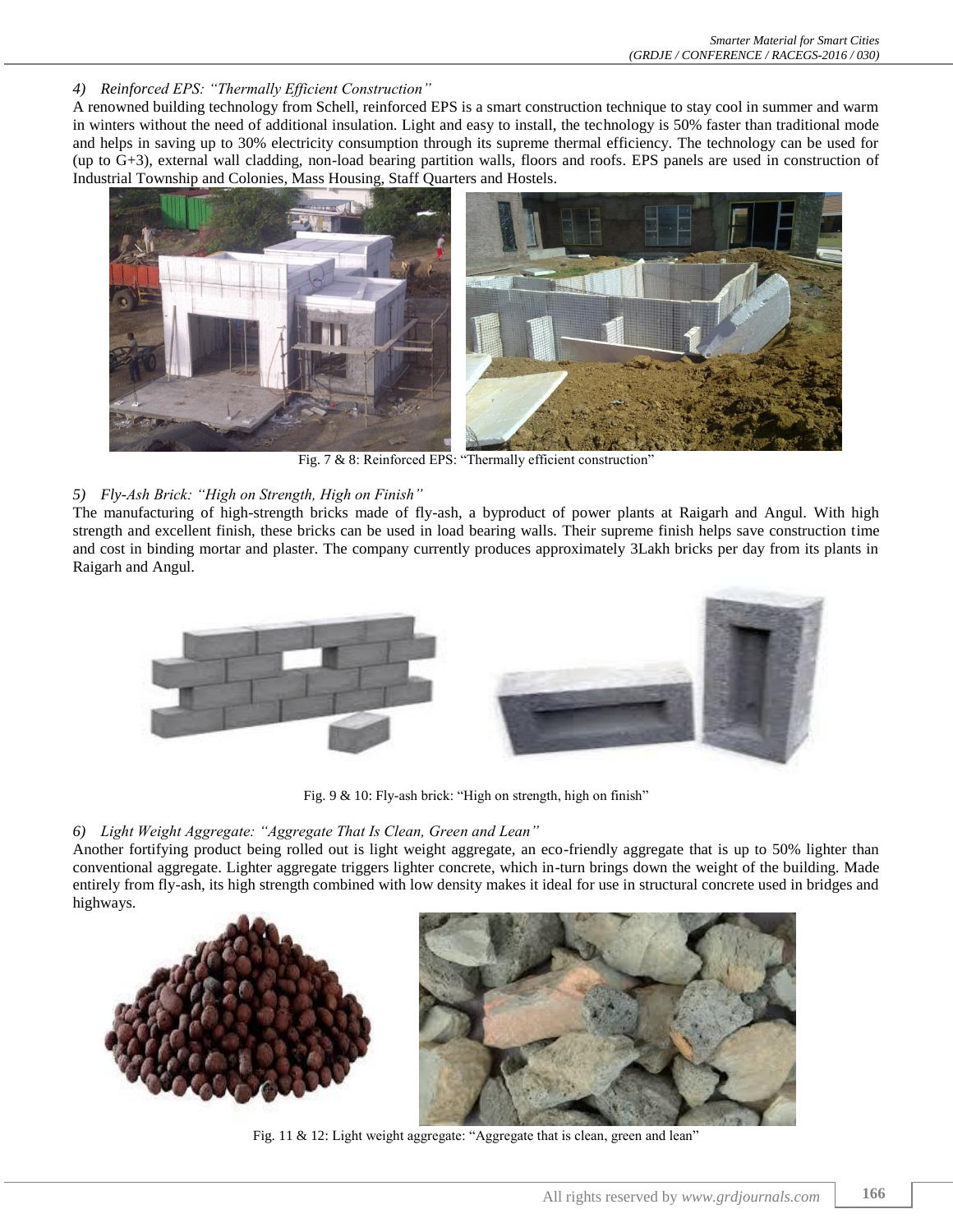#### *7) Photo- Catalytic Materials to Clean The Environment*

A photo-catalytic material is mixed in the concrete and whenever normal day light or solar energy falls on this concrete, the air is totally purified and with antiseptically actions the pollutants are oxidized along with its special self-cleansing property. Due to photo-catalytic properties a decomposition of organic dirt particles on the surface will take place and simple water wash apply and result in clean surface and this happens all throughout life of the structure, whenever there is some light falling on the surface.



Fig. 13 & 14: Photo- catalytic materials to clean the environment

In places like Antwerp separate parking lanes are made with photo-catalytic pavement blocks which continuously keep on purifying pollutants in the air.

### *8) Global Road Stabilizers: "For Roads That Are 'Hard' To Beat"*

In line with govt. of India's fast-tracking of road construction in India, JSPL has introduced a cutting-edge, eco-friendly soil stabilization technology called JGRS, which helps in increasing the bearing capacity of in-situ soil by stabilization. This technology helps in reduction of thickness of road layers and uses locally available material thus eliminating the need for transporting stone aggregate for large distance.



Fig. 15 & 16: Global road stabilizers: "For roads that are 'Hard' to beat"

JGRS reduces the cost by 20 to 30% and leads to 40 to 45% faster construction over conventional roads. The roads constructed using JGRS are durable and maintenance free. It can be used for construction of Highways, High-altitude roads, Airstrips and railway embankments.

#### *9) Panther Cement*

A panther cement has unmatched strength, is highly durable and corrosion resistant to meet the growing complex construction requirement of contractors, architects and owners looking for steady and durable concrete. Panther cement is made using slag from our processes which ensure excellent quality. Panther cement is being produced at JSPL's Raigarh facility with a production capacity of 0.7 MTPA, and the company plans to ramp up the capacity to 3 MTPA.